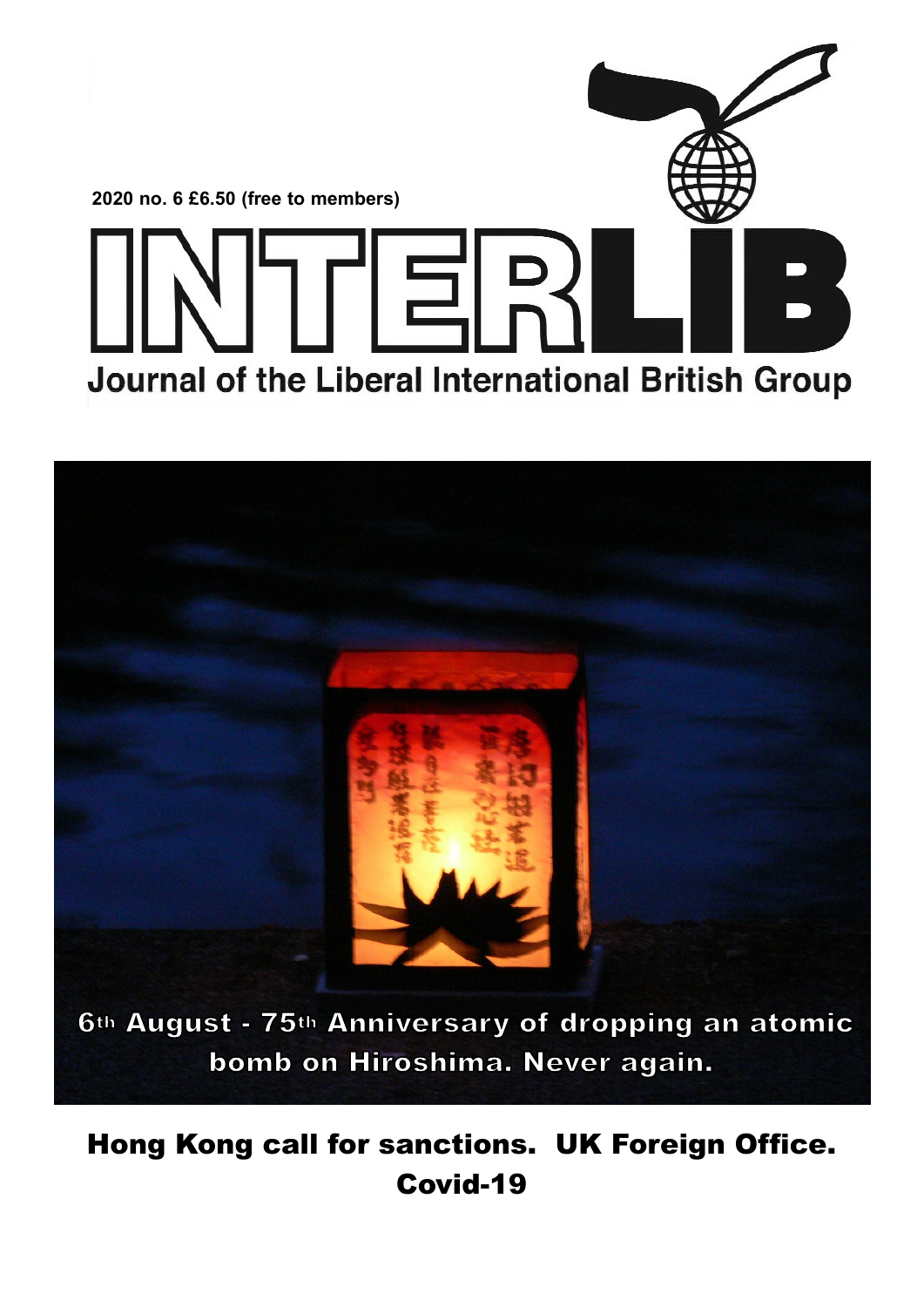## **EVENTS**

# **CONTENTS**

| 26th-29th September Liberal Democrats' Autumn<br>Conference. Will be an Online event.     | LIBG 2020 Programme<br>page 3                                                                                                |
|-------------------------------------------------------------------------------------------|------------------------------------------------------------------------------------------------------------------------------|
| 23rd October Second reading of Alistair Carmichael's<br>Hong Kong Bill, House of Commons. | Liberal Democrats back calls for Magnitsky-<br>style Sanctions against Hong Kong Human<br><b>Rights Abusers</b><br>pages 4-5 |
| For bookings & other information please contact the                                       | Women's Rights Violations.<br>page 5                                                                                         |
| Treasurer below.<br>NLC= National Liberal Club, Whitehall Place,                          | Does the U.K. government have a foreign<br>policy? By Rebecca Tinsley<br>pages $6-7$                                         |
| London SW1A 2HE<br>Underground: Embankment                                                | The Geopolitics of Covid 19, by Merlene<br>Emerson<br>page 8                                                                 |
| Liberal International (British Group)                                                     | Cambodia & EU Trade Sanctions<br>page 9                                                                                      |
| Treasurer: Wendy Kyrle-Pope, 1 Brook Gardens, Barnes, London SW13 0LY                     | Reviews<br>pages $10-12$                                                                                                     |
| <i>email</i> w.kyrle@virgin.net                                                           | <b>International Abstracts</b><br>page 12                                                                                    |
|                                                                                           | Photographs: Stewart Rayment.                                                                                                |

*Cover photo - a lamp with a Buddhist poem written on it from the 75th anniversary of the Hiroshima atomic bomb commemoration, Alexandra Park, Hastings. Unfortunately Hastings Against War were not allowed to float the lamps on the lake this year, the Labour council citing health and safety. Maybe they feared a Starmerite purge…*



*InterLib is published by the Liberal International (British Group). Views expressed therein are those of the authors and are not necessarily the views of LI(BG), LI or any of its constituent parties. Issues of the magazine can be found at the LIBG website, http://www.libg.co.uk*

*omments and articles can be sent to Lockhart & Hastings, Intellectual Properties Consultants, 29 St Helen's Crescent, Hastings TN34 2EN, email lockharthastings@btconnect.com* Chinese Liberal Democrats have an online survey on the situation in Hong Kong. To participate please go to https://chineselibdems.org.uk/en/survey/surveyon-the-situation-in-hong-kong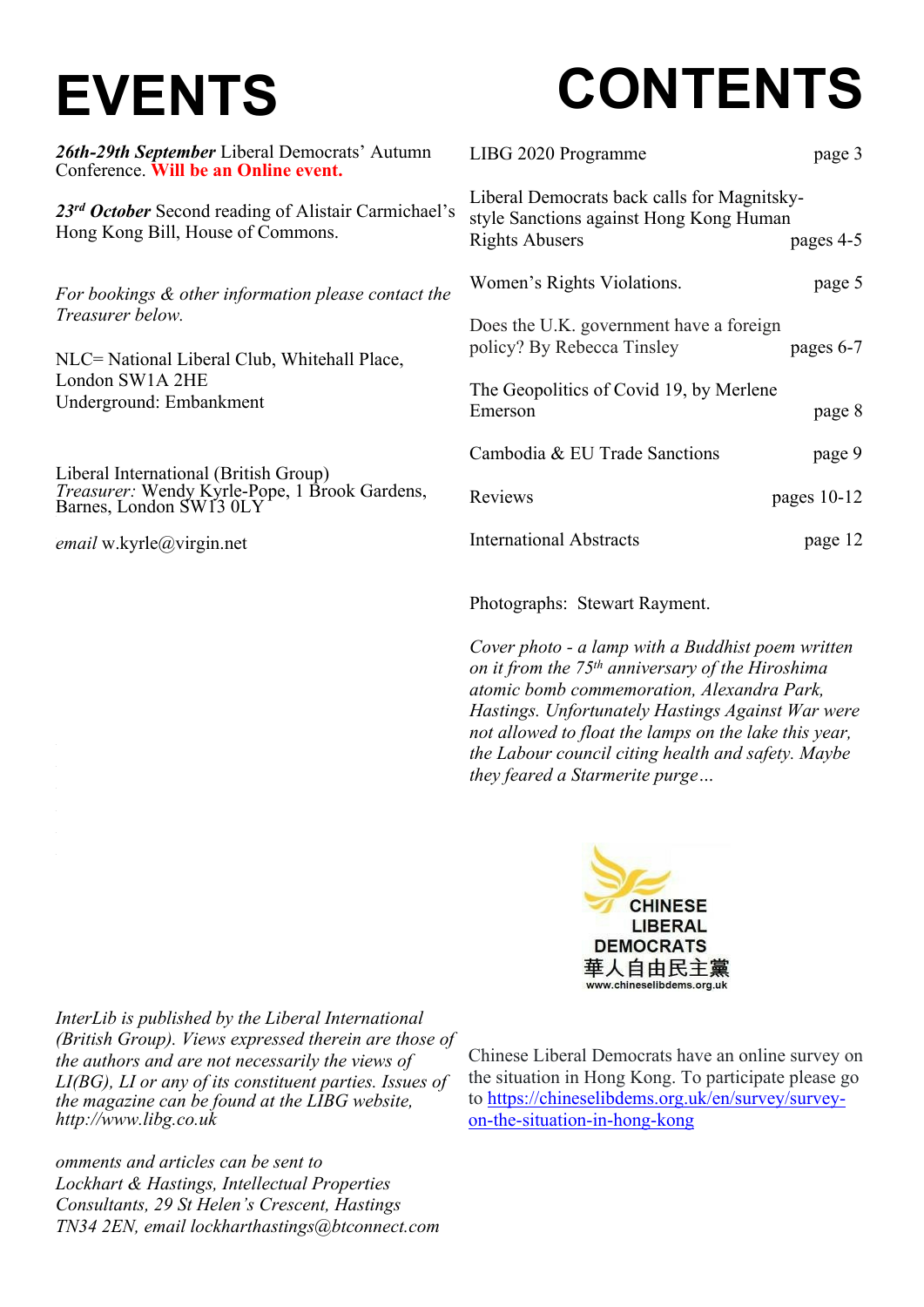

### **LIBG 2020 PROGRAMME**



A programme of events for LIBG has been organised by the executive for the rest of the year. It is ntended that these will be held physically at the National Liberal Club starting at 6.30pm in each case, but also broadcast online. These arrangements will obviously depend on both corona virus restrictions and technology.

Details of online access, speakers and exact subjects will be announced nearer the time for each. Please check the forthcoming events link on the LIBG website, www.libg.co.uk

The events are:

#### **17 August: POSTPONED - DATE TO BE ANNOUNCED FORUM WILL PROBABLY INCLUDE POLAND WHEN WE HAVE A NEW DATE.**

*Hungary Loss of human rights - worry for EU disintegration? Is Orban out of Control?*

### **14 September**

Forum on China

### **12 October**

75 years of peace with the UN - is it still upholding the spirit of supporting human rights or does its form need to change?

### 9 **November**

Annual General Meeting (postponed from July due to pandemic restrictions) followed at 7pm by speaker meeting

### **7 December**

What's happening to the USA's Global position, and what are the threats?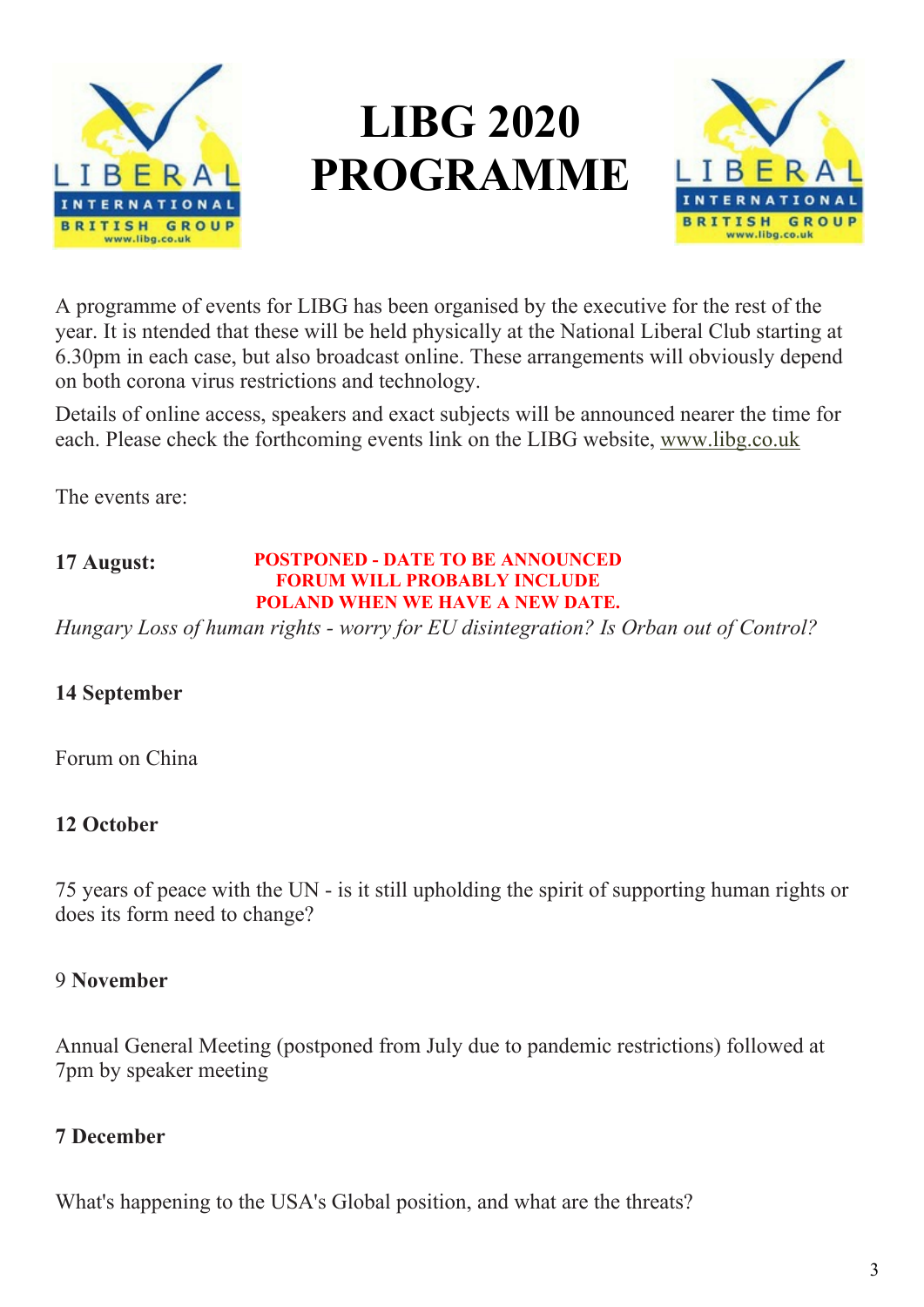### **Liberal Democrats back calls for Magnitsky-style Sanctions against Hong Kong Human Rights Abusers**



*Alistair Carmicheal at the LIBG Forum on Chinese persecution of the Uyghurs, 2019.*

The All-Party Parliamentary Group (APPG) for Hong Kong has published the findings of its inquiry into violations of human rights and humanitarian principles by the Hong Kong Police Force, including a series of recommendations.

Following the publication of the report Alistair Carmichael, Chair of the APPG for Hong Kong and Liberal Democrat Foreign Affairs spokesperson, said: The APPG's first inquiry into the situation in Hong Kong has vital findings that the Government must sit up and listen to. Among other things, implementing Magnitsky-style sanctions<sup>1</sup> against those who have committed human rights violations in the territory must be an absolute priority. The Government have kicked the can down the road long enough on this. If they are serious about promoting human rights abroad and about our legal duty to the people of Hong Kong then it is time to act. Carrie Lam and the Commissioner of Police must be two of the first individuals up for consideration

under these sanctions. With the situation in the region still deteriorating there's no time to lose and no excuse for delay.

The APPG on Hong Kong recommends:

The UK to lead the efforts to establish an independent mechanism to investigate the situation in Hong Kong, for example:

At the United Nations (UN) Human Rights Council (or the UN General Assembly) to establish an investigative mechanism to consider the situation.

Work with the International Bar Association to establish a comprehensive and independent inquiry.

The UK to engage in a dialogue with the city's authorities to assist the UN inquiries on the issue.

The UK should urgently impose Magnitsky-style sanctions on those responsible for permitting the excessive police violence at high level in the administration, including but not limited to Chief Executive Carrie Lam and the Commissioner of Police.

The UK should ensure that its bold and encouraging British National (Overseas) citizenship immigration policies, designed to protect Hongkongers and adhere to the UK's responsibilities under the Joint Declaration, are not applicable to those who have encouraged/endorsed the National Security Law, or who have encouraged, supported or condoned police violence.

The UK to provide capacity-building assistance to the Hong Kong authorities to: Ensure that the independent mechanism for lodging complaints is comprehensive and able to conduct its work independently and effectively.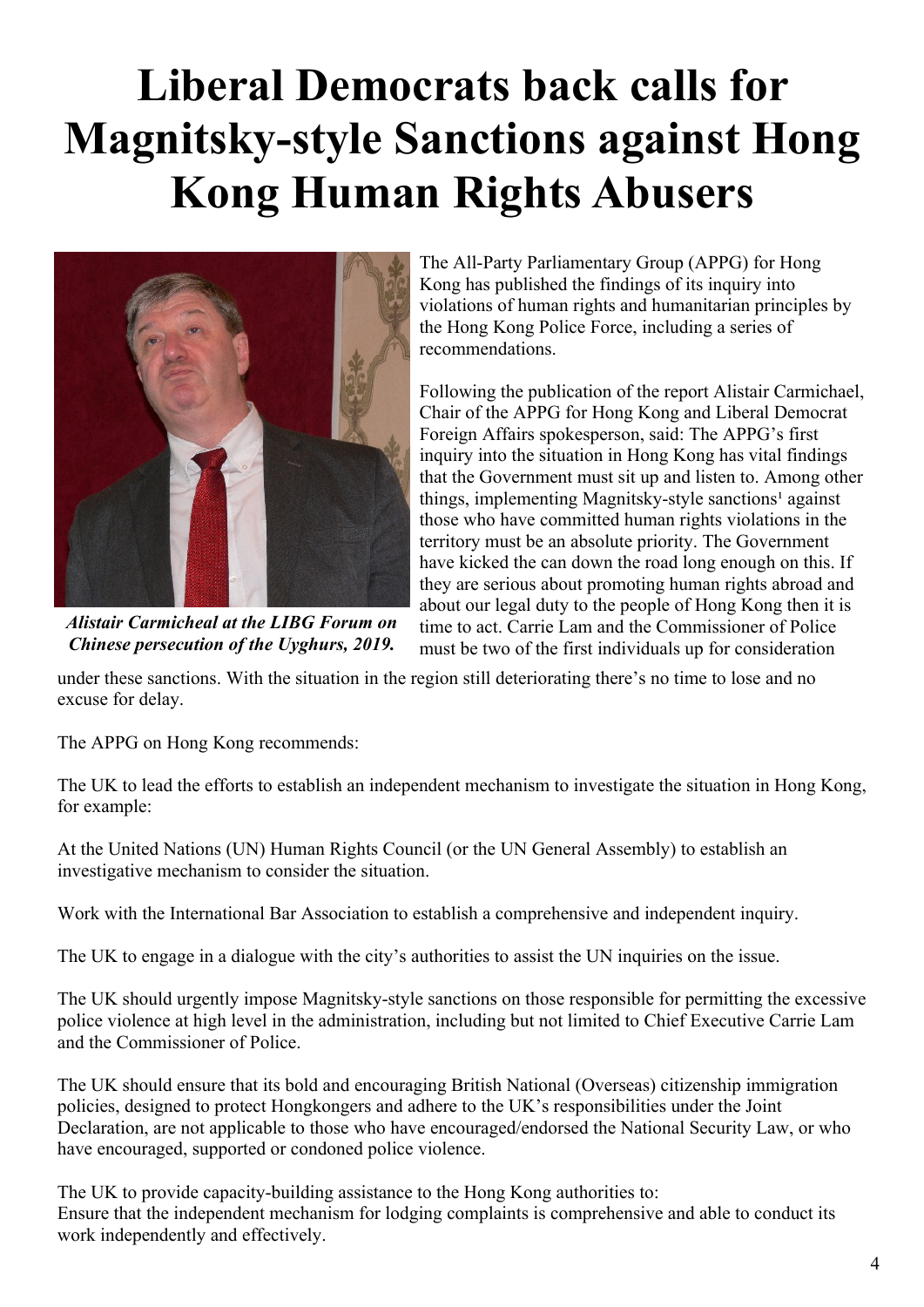Strengthen the human rights training to all police officers responding to protests.

The UK to work with Hong Kong authorities to strengthen the human rights protections in the city, as stipulated in the Sino-British Joint Declaration.

The UK to explore whether the targeted humanitarian aid workers fall within the purview of the Refugee Convention and consider how they could be best assisted.

Alistair Carmichael is be applauded for his role in this, as along standing critic of Chinese policies. He spoke passionately at an LIBG Forum on the plight of the Uyghurs in Xinjiang in April 2019. The Foreign Secretary, Dominic Raab, has made some tough remarks about China's human rights abuses recently; it is up to Liberal Democrats in Parliament to hold the government to them. Earlier this week, the South China Morning Post reported that a leading Beijing official, Zhang Xiaoming, had been in Hong Kong over the weekend to discuss whether Legislative Council elections should be delayed for a year.

### *Saeed Rahman (& Liberal Democrat Press Office).*

<sup>1</sup> Sergei Magnitsky was a Russian lawyer who uncovered large-scale tax fraud. While working for Hermitage Capital, a firm based in London and run by the US-born financier Bill Browder, he discovered that millions of dollars of Hermitage tax payments had been syphoned off into the pockets of Russian officials. He was arrested but refused to withdraw his testimony and died in 2009, after mistreatment in jail.

Bill Browder, now a UK citizen, started a campaign to have sanctions imposed on the officials involved – to get the officials banned from visiting the US and using the US financial system.

A *Magnitsky Act* naming the Russians involved was passed by the US Congress in 2012. It was later broadened to become the *Global Magnitsky Act of 2016*, applying to gross human rights abusers anywhere. Other countries, including Canada, Lithuania and Estonia have introduced their own versions of the legislation. There was pressure for the UK to follow suit.

https://commonslibrary.parliament.uk/research-briefings/cbp-8374/

### **Women's Rights Violations**

Continuing our long tradition of engaging with the UN Commission on the Status of Women (CSW), Liberal International has submitted information about two instances of violation of women's rights to the attention of the CSW Communications Procedure. The submissions were made after consultation with the LI Human Rights Committee and the LI membership.

As many countries take steps to dismantle the rights of women, with the Polish decision to withdraw from the Istanbul Convention on preventing and combating violence against women and domestic violence being only the latest example, Liberal International will continue to work actively for the promotion of human rights for women everywhere.

UN Women will bring the two instances, the abduction and abuse of three female activists in Zimbabwe and a triple femicide in Turkey, to the attention of the concerned governments who are required to respond. The CSW conducts such communications as part of its annual programme of work in to identify emerging trends and patterns of injustice and discriminatory practices against women for purposes of policy formulation and development of strategies for the promotion of gender equality.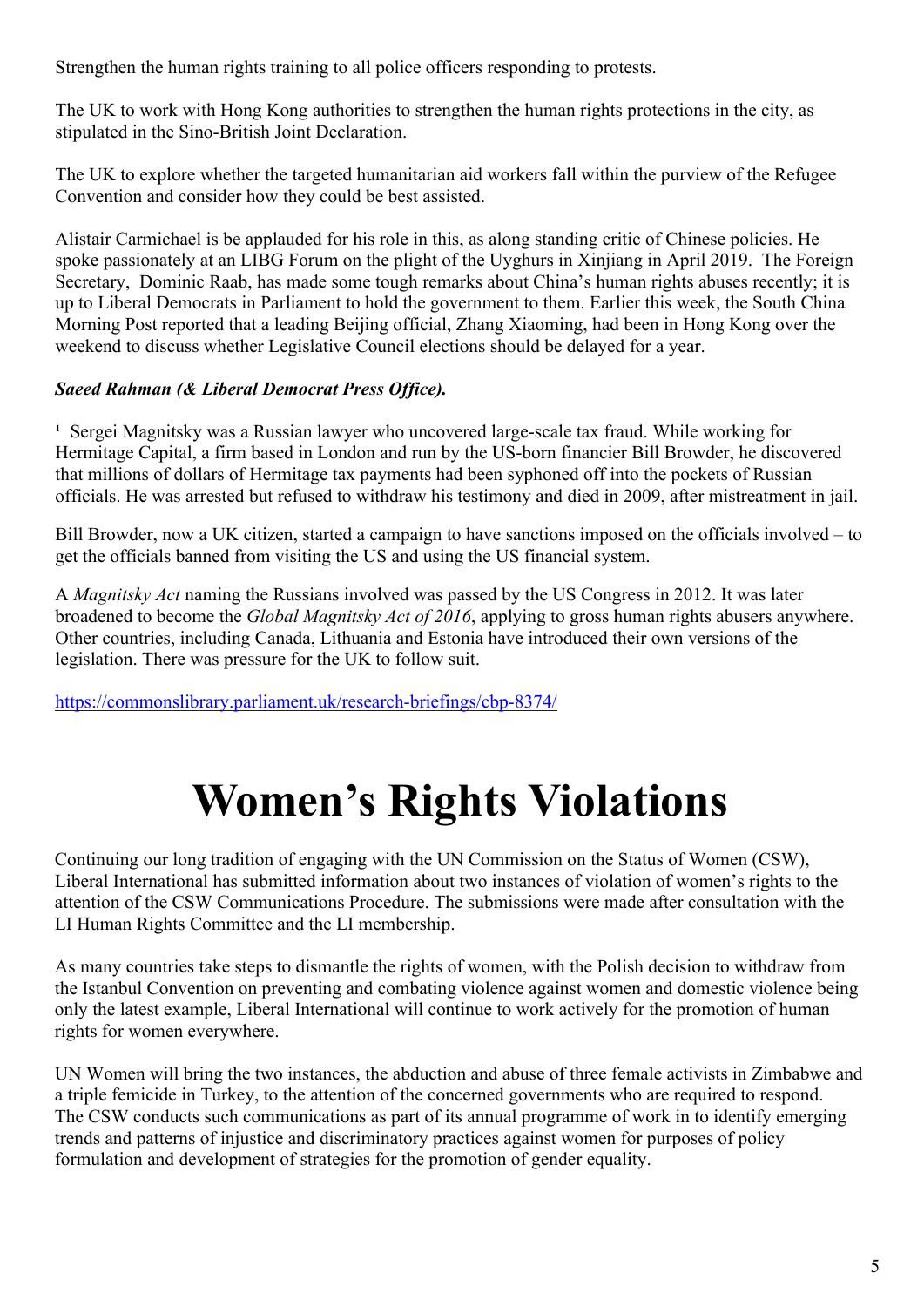### **Does the U.K. government have a foreign policy? Rebecca Tinsley**

This is a review of the House of Lords International Relations and Defence Committee's report, *The UK and* Sub-Saharan Africa: prosperity, peace and development co-operation<sup>1</sup>.

The House of Lords' investigation into U.K. foreign policy asks if there is a strategy guiding the Conservative government. Or is Brexit the only item on its agenda? Why hasn't Whitehall got around to thinking about how it will trade with Africa and other countries, post-Brexit? And, once the Foreign & Commonwealth Office (FCO) swallows the Department for International Development (DfID), will attention to human rights and poverty take a back seat, bar the platitudes? (see the FCO's annual report)²



Among its recommendations, the Lords call for action to reduce remittance fees, citing evidence that recipients in the developing world use the money very efficiently, starting small businesses and buying property. Diaspora workers send three times more money back to their families in the developing world than poor nations receive in overseas aid. In Nigeria alone, \$25 billion is remitted, slightly more than the federal budget. Yet, on average, Diaspora workers pay more than 9% of the value of their remittance to the financial institutions performing cash transfers at the stroke of a computer key.

The Select Committee (including two Liberal Democrats, Lord Purvis and Baroness Smith), also calls for a two-year debt standstill in the wake of the Covid-19 pandemic, as developing countries see their economies shrink dramatically. They advocate a less humiliating UK visa process, while praising the UK's soft power institutions like the BBC World Service and the British Council, both routinely denied sufficient funding.

The peers note that Brexit opens new opportunities for creating a fairer export environment for African producers, but they express surprise that the government appears to have done nothing to prepare for it. Sending remittances could also become less expensive when UK financial institutions do not have to comply with the EU Payment Services Directive, although there is no indication that money transfer companies will reduce their fees accordingly without pressure from the government.

The committee examines the persecution of Christians and religious minorities such as the Uyghurs in China and the Yezidi in Iraq, noting that the UK must demand that Nigeria and Pakistan, the top recipients of UK aid, must do more to protect their Christian communities.

The report catalogues the attacks on Christians by Boko Haram and Fulani militias in Nigeria, (which receives £800,000 a day from Britain), noting the inadequate response of the Nigerian authorities. It is clear, however, that the Lords were divided on whether to highlight the religious jihadist motivations of both Boko Haram and the Fulani militias, despite evidence provided by human rights groups. The Foreign Office prefers to stress the role of climate change and poverty in the increasing violence directed at Nigerian Christians.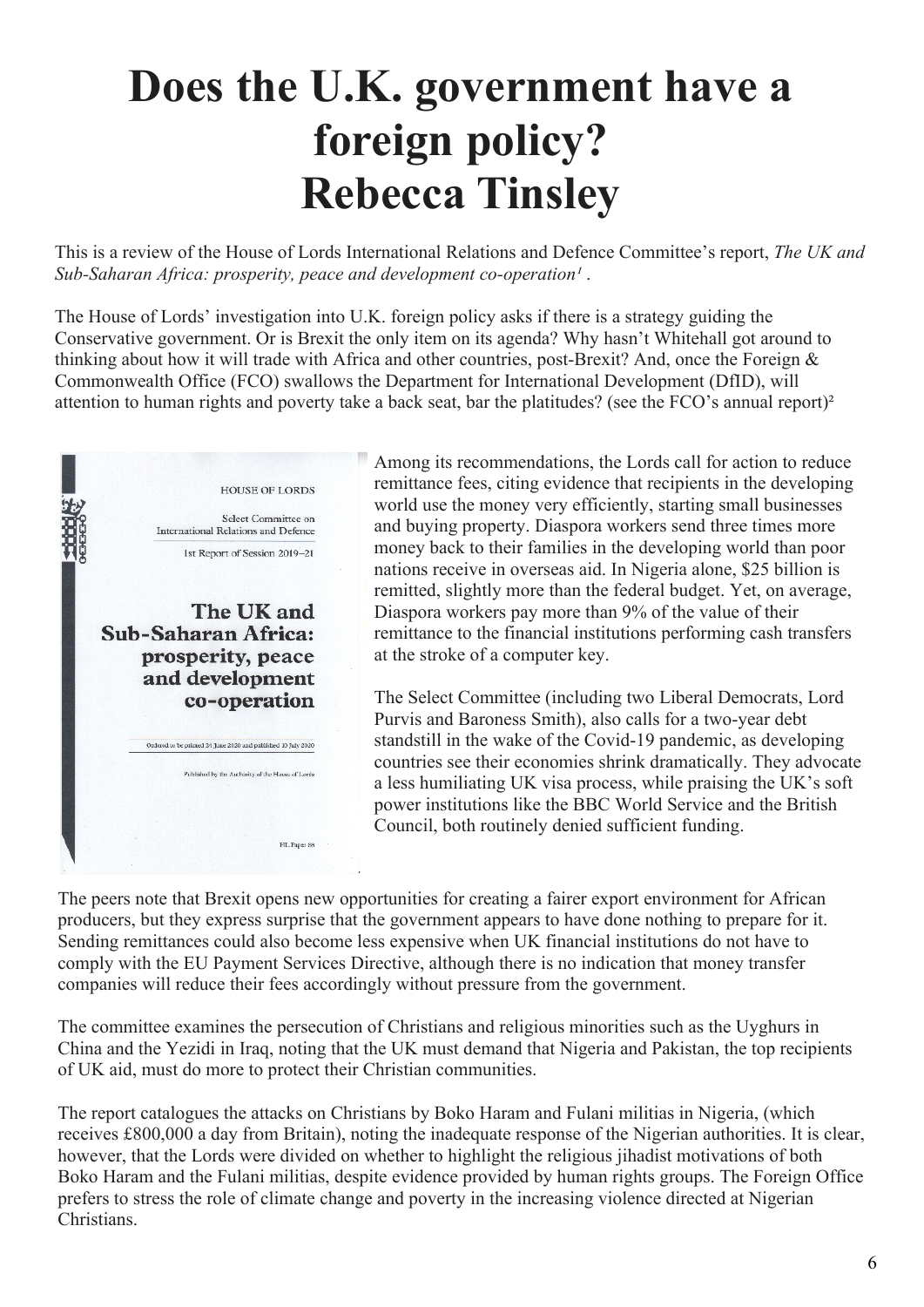In a wide-ranging study of the UK's security and diplomatic priorities, packed with useful data, the Lords warn that Covid-19 could reverse years of progress made in the developing world. They call for stricter action to stop tax avoidance and evasion by multinational companies, and the promotion of government accountability and inter-Africa trade.

Finally, the report highlights the areas of concern - the Sahel, Cameroon, and Somalia - where conflict is increasing, causing human misery and insecurity, with geopolitical implications.

Labour, the Liberal Democrats and several former Tory DfID ministers have condemned Boris Johnson's plan to allow the FCO to take over UK aid, without, apparently, consulting any of the stakeholders involved. This ends the consensus about development aid that had been in place since Tony Blair. The Commons International Development Committee pointed out that similar mergers in Canada and Australia resulted in the departure of experts and the loss of impact and stature of programmes.

It is hard to imagine this government acting on the recommendations in the Lords' report. Platitudes and jargon about human rights may take the place of the political will to raise human rights issues in a more than perfunctory manner.

For instance, on July 14th, the government made it clear they are unwilling to defend the right of the people of Taiwan to self-determination in the face of increasing Chinese belligerence. If ever there was a need to work in partnership with our international allies to speak with one voice, it is surely on Taiwan (and Hong Kong). But it is unlikely this Brexit-consumed administration has the will to form coalitions of like-minded nations.

In a similar vein, the FCO annual report card² boasts of making representations on behalf of the imprisoned British-Iranian Nazanin Zaghari-Ratcliffe, while it is clear the government has not expended political or diplomatic capital on this. Can we expect more token gestures such as the well-publicised sanctions on the Saudis implicated in the death of the journalist, Khashoggi, while arms sales continue and ministers make reassuring phone calls to the Kingdom?

It is dispiriting to read weekly ministerial responses to foreign affairs questions from peers and MPs, hoping to nudge the government beyond platitudes ("We continue to raise our concerns at the highest levels." "We remain committed to encouraging the upholding of international law." "We call on all sides to show restraint.").

Parliamentarians concerned about the impunity of governments persecuting their minorities receive bland answers that reek of the same "messaging" by "comms" experts afflicting the rest of Johnson's administration. Moral equivalence guides many of these ministerial responses, indicating that nothing has changes since Srebrenica, twenty-five years ago.

### Rebecca Tinsley

<sup>1</sup> The UK and Sub-Saharan Africa: prosperity, peace and development co*operation* at: https://publications.parliament.uk/pa/ld5801/ldselect/ldintrel/88/88.pdf

² https://www.gov.uk/government/publications/human-rights-and-democracy-report-2019?utm\_source=f59cc775-a30d-4d06-9003-3f7380e6278b&utm\_medium=email&utm\_campaign=govuknotifications&utm\_content=immediate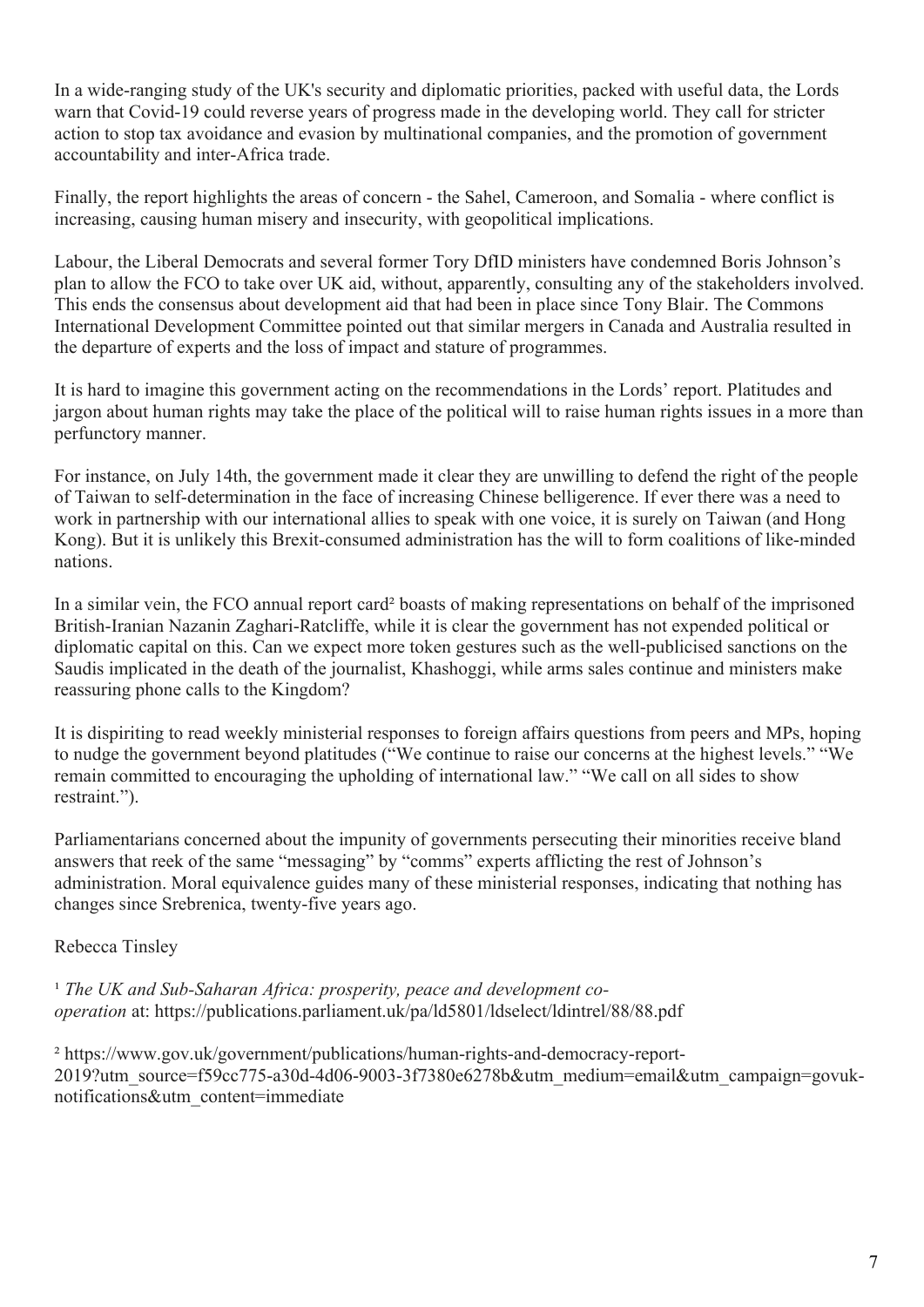### **The Geopolitics of Covid19 Merlene Emerson**

On Sunday 28 June at 1400 BST, a time chosen to suit a global audience, LibDems Overseas (LDO) a g(local) party co-hosted their first webinar with the Paddy Ashdown Forum, the centrist think tank supported by the European Liberal Forum. Participants who joined via Zoom were largely drawn from LDO's 1,000 members and supporters living in over 40 countries outside Europe. The event was moderated by LDO Chair, George Cunningham.

Covid19 has been called a "game changer", knocking all countries sideways economically and in the sphere of public health. It has also awoken the world to the rise of China, where the outbreak started, and which may be perceived as the nation to come out "on top" after the pandemic.

Our first speaker Dr Christine Cheng, (lecturer in War Studies at King's College London and key member of the Federal Policy Committee) focused on the impact of Covid 19 on UK China relations. Based on a 2019 Delta poll, Brits over-estimated UK's influence in the world as #2 after the US and ahead of China at #3. Cheng recommended that the UK should stay aligned with the EU for greater clout. The diplomatic row between China and Canada sparked by the detention of Huawei's Chief Financial Officer was followed by China's arrests of two Canadians on suspicion of espionage. More recently, Australia's call for an independent investigation into the origins of the Coronavirus resulted in tariffs being imposed on Australian goods. These instances point to a more confident China, ready to defend its ground.

Professor Paul Reynolds, (former lecturer at the University of Westminster and member of the Federal International Relations Committee) was our second speaker and shared a nuanced view of China's growth under President Xi JinPing. With slides of maps of the 'Belt and Road Initiative' and 'String of Pearls' he demonstrated how China's expansion may be driven more by domestic needs and protection of its trade routes especially as the world's largest importer of oil. There have been news reports of China's militarisation of disputed islands in the South China Sea, but another slide showed where the balance of power really lay with the already well-established US military bases across Asia. The key says Reynolds is to try to engage China in the international rules-based system and organisations, and not be stuck in a spat between the super powers.

There followed a lively Q&A with questions coming from the US and Latin America, to Zambia and Indonesia. I managed to get in one, quoting WHO's Director General who famously said "The greatest threat we face now is not the virus itself, it's the lack of global solidarity and global leadership". Indeed, it was generally agreed that we cannot defeat the virus with a divided world.

If anyone missed the webinar but is interested in catching a recording, you can view it here:

http://www.thepaddyashdownforum.org/videos/#Geopolitics-In-The-Time-of-COVID-19

### *Merlene Emerson*

LDO executive https://libdemsoverseas.com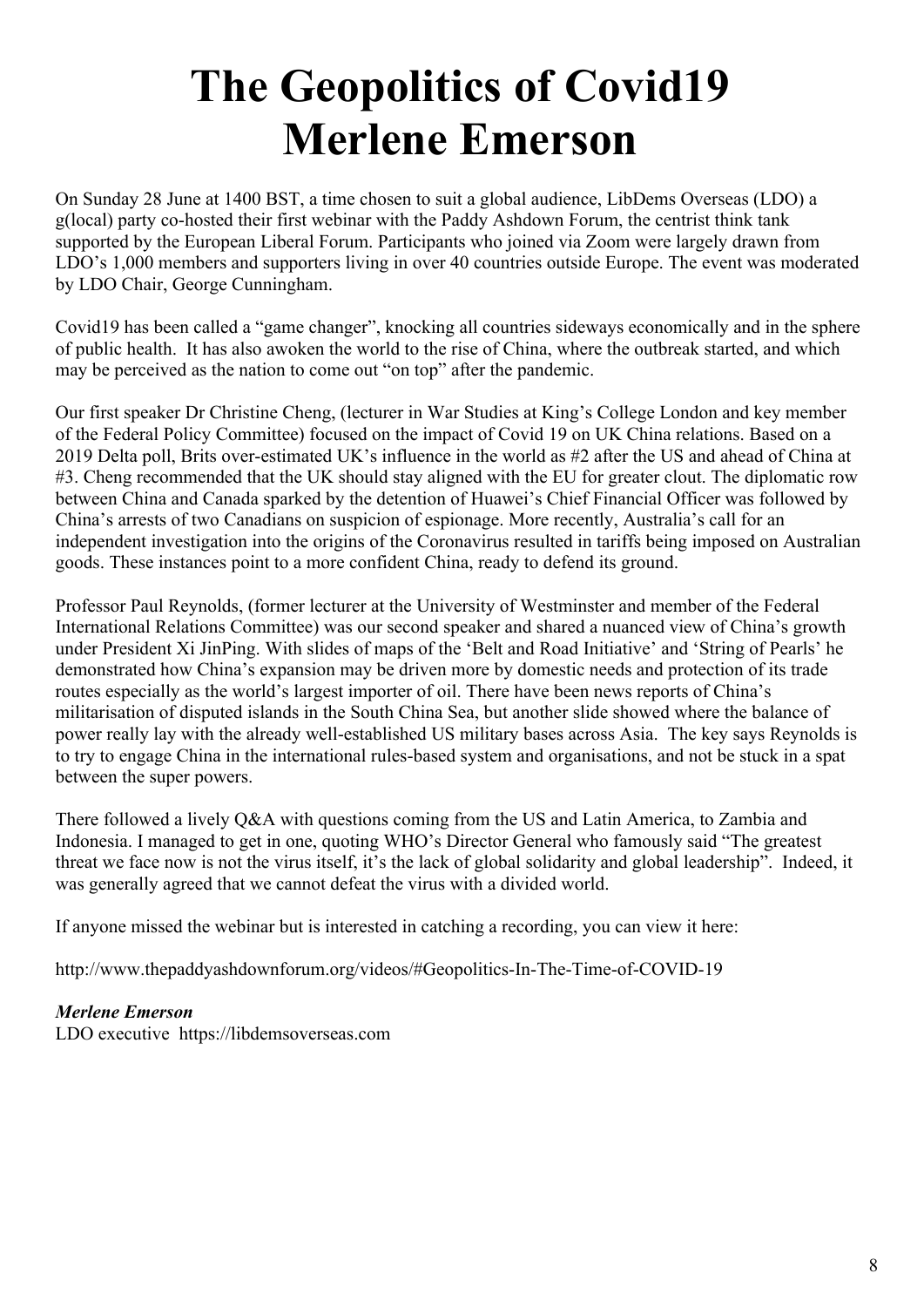### **Cambodia and EU Trade Sanctions.**

Human rights violations perpetrated under Cambodian dictator, Hun Sen, have led the European Union to suspension of the Everything but Arms (EBA) trading scheme between Cambodia and the EU as of 12 August 2020. Hun Sen faces increased international pressure.

With repressions continuously increasing and the situation rapidly deteriorating in the past months, and the coronavirus crisis being used as an excuse to ramp up oppression against opposition representatives and other dissenters, Liberal International encourages the liberal family to sign this petition calling for justice for victims of state-backed killings in Cambodia (see below).

In an LI-hosted webinar on 11th August, moderated by LI Nominal Vice President Emil Kirjas with prominent liberal representatives from both the EU and Cambodia, the panel discussed the actions that the EU is taking to respond to Hun Sen's repression of his country. Cambodia National Rescue Party Vice President Mu Sochua, MEP Svenja Hahn and LI Human Rights Committee Deputy Chair Phil Bennion stressed the importance of the EU to act decisively as the largest export market of Cambodia. 45% of Cambodian exports go to the EU.

"In April, the National Assembly adopted an emergency law despite Cambodia having very low infection rates, giving large powers to particularly the Prime Minister to ban freedom of expression and assembly. Now, there is very heavy surveillance online, causing self-censorship. Several people have been arrested and forced to confess publicly to "spreading fake news," Mu Sochua explained, outlining the recent development in Cambodia.

Svenja Hahn, active in EU trade policy and a member of the EU delegation to South East Asia and ASEAN, raised the strong economic role of the EU and the attractiveness of access to the single market as a force for good.

"The only criteria to qualify for an EBA agreement is to respect fundamental human rights. In the case of Cambodia, this is simply not the case. We have to draw a red line, and this red line has been passed. The reason it is a partial suspension and not a full suspension, is to not adversely affect the poor people of Cambodia, in particular women," she outlined.

Reflecting on the importance of using economic leverage to promote fundamental rights globally, Phil Bennion explained: "The EU has to have some form of ethical foreign policy, and if you do not use your economic levers to promote human rights then all is lost. Despots and autocrats make progress when liberals and others do not respond."

Liberal International and its representatives have raised the issue of the deteriorating human rights situation in Cambodia previously, calling for the EU and the international community to take action. Notably, LIHRC Deputy Chair Phil Bennion was blacklisted by Hun Sen for his pro-democracy work, being banned from entry to Cambodia last year.

LI calls liberal family to sign petition calling for justice for victims of state-backed killings in Cambodia.

https://www.change.org/p/cambodians-together-we-fight-to-end-impunity-justice-for-state-backed-killingsin-cambodia

If you missed the webinar you can watch it again on LI's Facebook page.

https://www.facebook.com/watch/live/?v=298835218113592&ref=watch\_permalink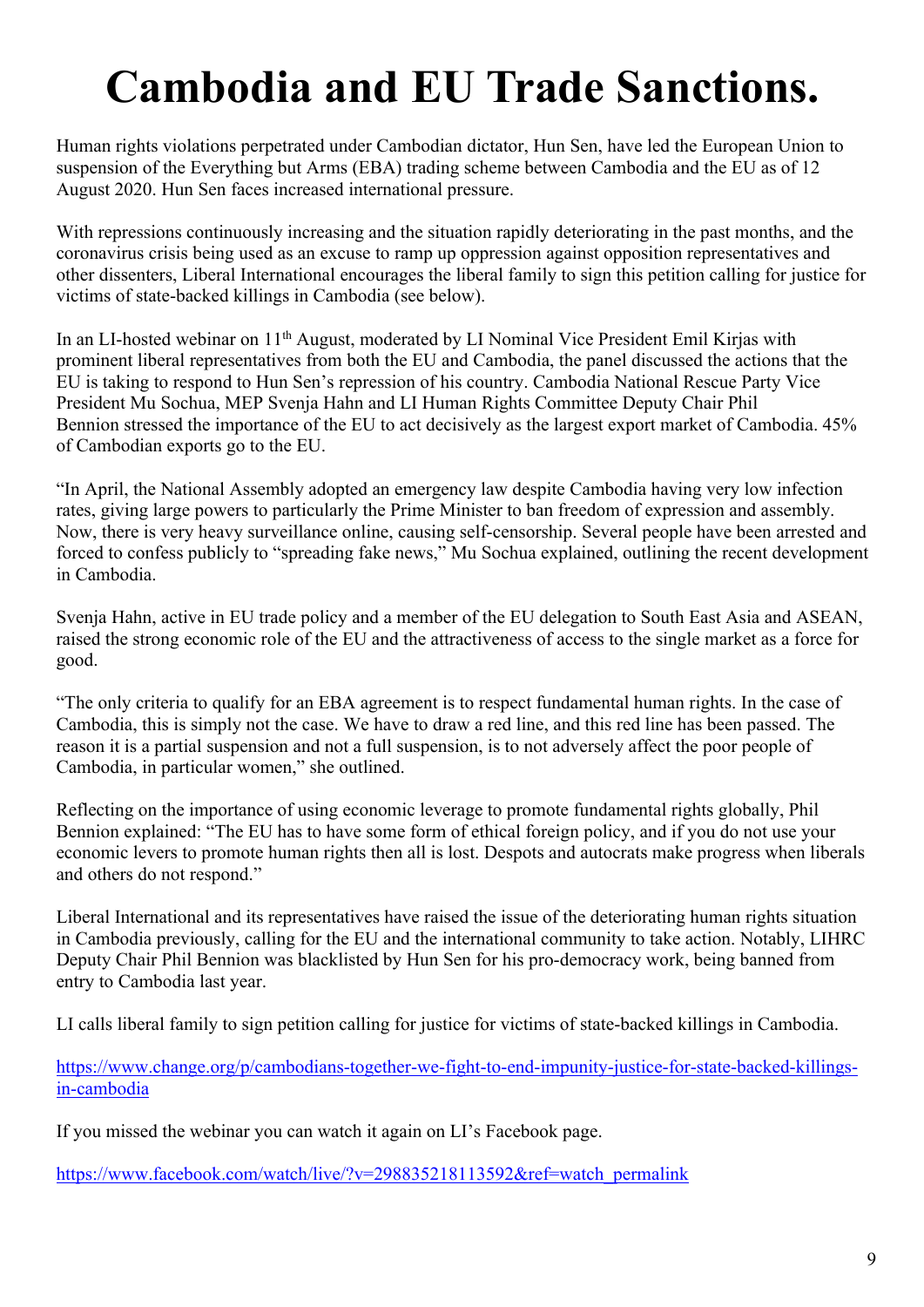# **reviews**

#### **The Dissent Channel: American Diplomacy in a Dishonest Age, by Elizabeth Shackleford, Public Affairs, New York. 2020 isbn 9781541724471**

Western diplomats played a crucial role in the creation of the world's newest nation, South Sudan, in 2011. Representatives of the international community also looked the other way as the country fell apart, thanks in part to their gullibility.

The Dissent Channel by Elizabeth Shackleford explains how the optimism of diplomats soon became embarrassment and denial as the rebels-turned-politicians insulted and robbed them. Shackleford was a former foreign service officer at the US embassy in the capital, Juba. Her page-turning account of the war adds a human voice to numerous depressing reports from Human Rights Watch, Amnesty International and the Enough project.



In 2013, only two years after independence from the brutal Islamist dictators in Sudan, South Sudan's leaders launched an ethnic cleansing campaign against their traditional foes that continues to this day. As many as 400,000 civilians (out of a population of 10 million) are thought to have died. Millions more have fled the fighting and are now dependent on the international community for food and shelter.

When South Sudan gained independence in 2011, some of us warned that the historic mutual suspicion between the Dinka and Nuer ethnic groups might re-emerge. Billions of dollars of overseas aid poured into Juba, unaccounted for, as rebel leaders proved ill-prepared to run ministries. There was no attempt to diversify the economy away from oil, or to encourage South Sudanese to grow their own food, rather than relying on imports from neighbouring Uganda.

Shackleford was posted to the US embassy in Juba a few months before the country disintegrated into violence. She was soon worried by the way in which the US (South Sudan's most generous sponsor)

pandered to the president, Salva Kiir. She concluded that America had invested so much money and diplomatic credibility in the new country that it was reluctant to confront the many warning signs: the kleptomania of its leaders, media restrictions, the harassment of UN and US officials, the imprisonment and torture of local critics, and the exclusion of ethnic rivals.

Even when UN staff were beaten by Kiir's presidential guard, the US was loath to challenge Kiir. Instead, diplomats faced daily humiliation by Juba officials who wouldn't return their calls, and attacked America's "neo-colonialism" whenever questions were asked about the missing billions of aid.

On one occasion, South Sudanese soldiers invaded a compound frequented by foreign aid workers, gang raped the women and killed a journalist. Throughout the attack, as the Americans under siege pleaded with the US embassy to send help, their country's diplomats asked the South Sudan government to send soldiers even though they knew it was South Sudanese soldiers responsible for the violence. The UN peacekeeping mission also refused to send help for fear of offending the Juba government.

As South Sudanese officials openly incited violence against foreigners, the diplomatic community remained in denial. Even as war broke out, and Kiir's Dinka soldiers ethnically cleansed the country of Nuer civilians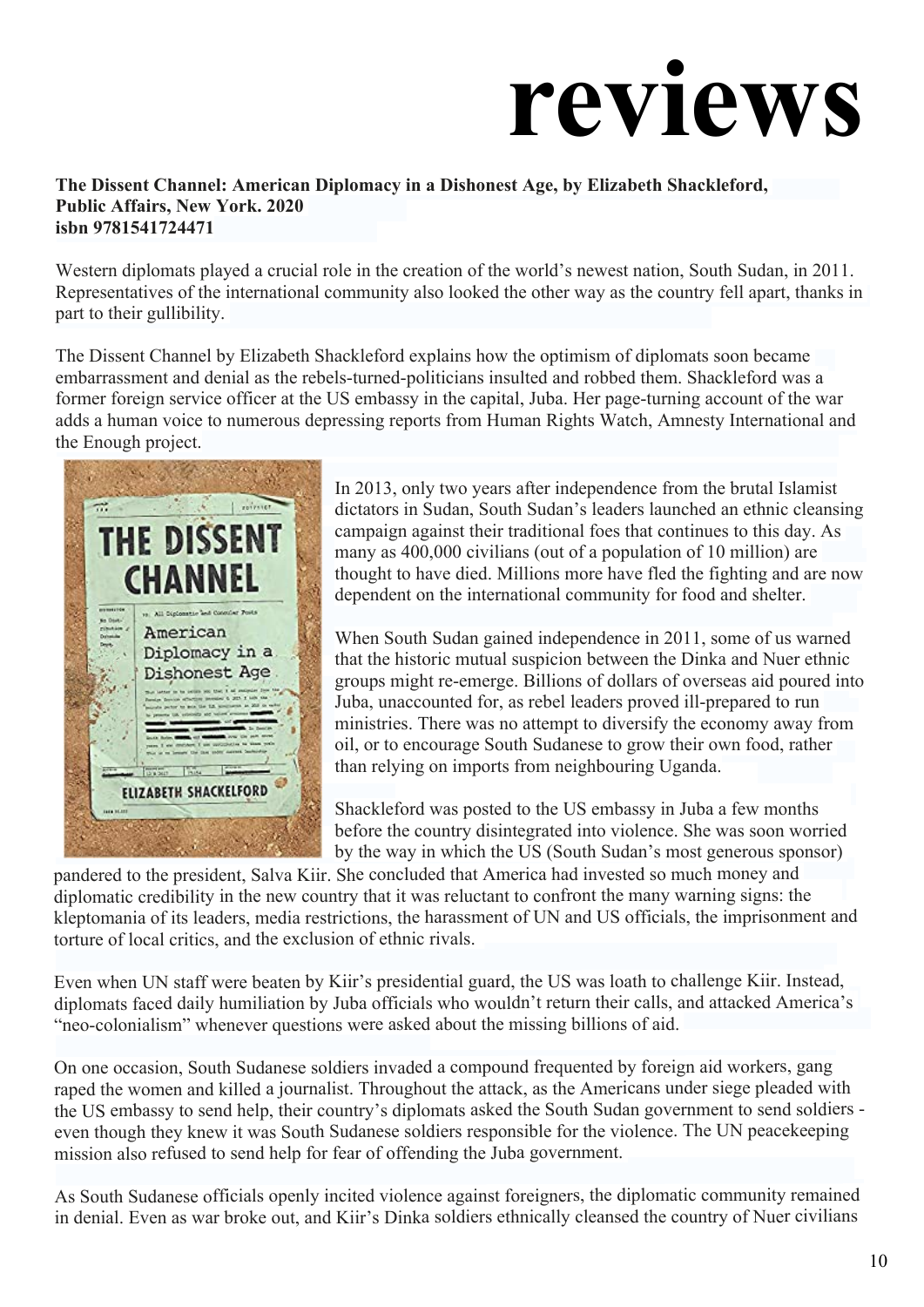and other minorities, diplomats accepted Kiir's groundless claim that the Nuer leader, Riek Machar, had started the fighting.

The US subsequently spent more than \$17 million housing Kiir, Machar and their followers in luxury hotels in Addis Ababa during endless peace talks, always putting the most optimistic spin on the fruitless negotiations. Multiple peace deals later, the suffering of the South Sudanese people continues.

Rather than making good on their expressions of concern, the international community continued to pour money into South Sudan. President Obama and his advisor, Susan Rice, were unprepared to revise their view that Salva Kiir was "their man." Shackleford concludes that Kiir is empowered to continue his reckless behaviour with impunity because he knows that the international community will not make him face any consequences.

It should be noted that, at the time of writing, Susan Rice is among the candidates Joe Biden is considering as his vice-presidential nominee. One unkind insider described Rice as "never having met an African dictator she didn't pander to."

If you know someone considering a career in the foreign service, please suggest they read this book. At least they will know what they are getting into.

### *Rebecca Tinsley*

#### **The Economic Consequences of the Peace, by John Maynard Keynes, with an introduction by Michael Cox. Palgrave MacMillan 2019 £22.99 isbn 9783030047580**

A century ago, the last battles of the First World War were being waged, around the conference tables at Versailles and around the globe, as the people battled with influenza. If you walk through any military graveyard of the conflict, particularly in Britain, you might be surprised by how many deaths fall in 1919, after the Armistice; some died of wounds, but far more from influenza. And as, a century on, we battle with Coronavirus, one wonders what Keynes' polemic of 1919 might tell us?

There is, of course, the mythic figure Keynes; we don't tend to bother with the detail. Like Pallas Athena, he bursts forth from the head that guides the invisible hand with The Economic Consequences of the Peace. He has, in fact, got to this position through a charmed career, up to this point, which led him to the Treasury, where he excelled, achieving, as Cox puts it *overall responsibility for organizing and managing British financial relations with its allies.* This would cast negatively on his opinion of the Americans – he argues for the cancellation of war debt, and the ousting of Asquith would cement class prejudices against Lloyd George. Keynes, of course, becomes reconciled with Lloyd George and his economic ideas form the bedrock of the post-Second World War policy, though Keynes might have been more flexible in their



application and innovation. Economic ideas have their time.

Michael Cox writes an excellent, balanced introduction, setting out the controversies of the book at the time, and as time went on. It remains a controversy, though the myth remains remarkably resilient, in that it provides a simplistic account of what would come to pass in the following decades. One recalls that Burke's Reflections on the Revolution in France was published before the Terror. Cox points out that much of Keynes' eloquence is devoted to Europe before the war, which he sees essentially as a civil war within European civilisation. Like Burke before him, Keynes was insufficiently familiar with the French to fully grasp their viewpoint, whilst the leaders – Clemenceau, Lloyd-George and Wilson, did not have the free hand their war-weary countries would hardly have given them. His book